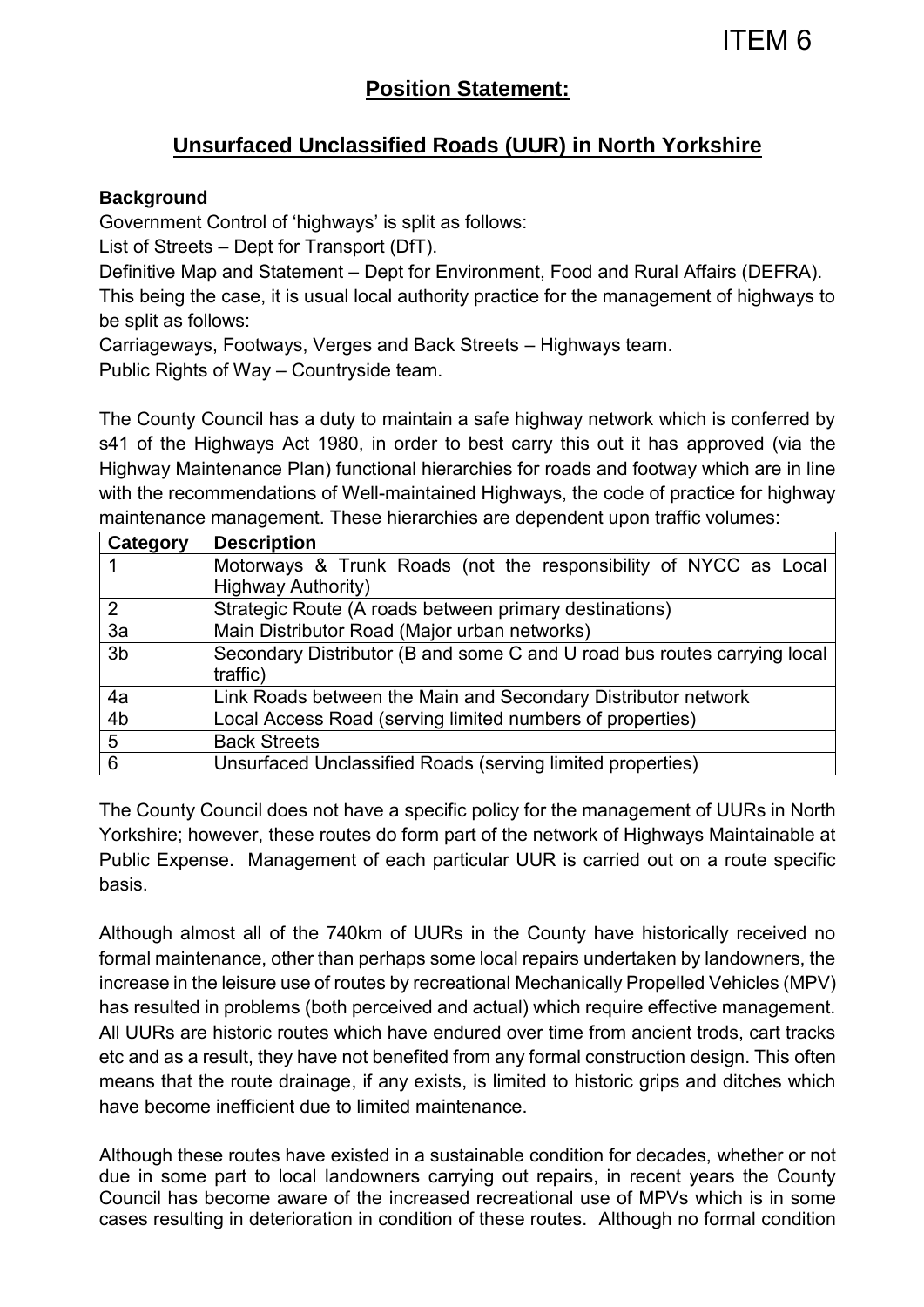survey has been undertaken, the County Council has developed its own Unsurfaced Road Condition Assessment (URCA), which is also being used by a National Park Authority for its own route surveys. The URCA uses a standard format to collect information relating to: evidence of type of use; depth of ruts; width of areas affected by ruts; and type of surface. The URCA also records information based on chainage along the route and a visual record is made by collecting photographs. In addition the anecdotal evidence and the increasing number of complaints suggests that in some cases the condition of routes is getting worse and action is appropriate. Route deterioration is accelerated by:

> Local topography Width of route Route drainage Surface condition Surface material

The routes which display the worst damage are often the steepest gradients where even 4x4 vehicles can wheel spin in winter weather, further loosening and removing loose surface material. Other routes susceptible to severe damage are those routes running across peat fields or in other low lying areas which have poor drainage. Once the surface stone (if present in the first place) has been damaged or effectively removed due to current use, the level of the route becomes lower than the adjacent land and then acts as a drainage ditch for this surrounding land. From this point on, damage can occur rapidly, making routes dangerous for all users where routes have steep cross-falls.

### **Partners**

If the route in question is a 'dual status' Public Right of Way (PRoW) and UUR, or parts of the route are dual status then management of the routes is agreed with Waste and Countryside Services (WACS). If a UUR joins two or more PRoW together to form a contiguous route then WACS are consulted upon any proposals. If a route is within or adjacent to a National Park or Area of Outstanding Natural Beauty, these bodies are also be consulted.

## **User Rights**

UURs have the same rights as all 'highways' ie the public have a right to pass and re-pass and as the LHA, the County Council has a duty to protect and assert these rights and case law has established that the duty to maintain the condition of these routes to be to the standard necessary to accommodate the ordinary traffic which passes or may reasonably be expected to pass along the highway.

The term 'UUR' is also misleading as the word 'road' may be understood by customers to infer the right to use MPVs when in fact there may be no such right existing in respect of a UUR. A UUR may have MPV rights, but this may not necessarily have been recorded. In such circumstances we would usually invite those claiming such rights to demonstrate adequate proof. If a route is in a poor state of repair, in order to prevent further damage it is possible to enforce any prohibition of the use of MPVs on UURs with the 'No Motor Vehicles' sign and a Traffic Regulation Order (implemented using the Road Traffic Regulation Act 1984).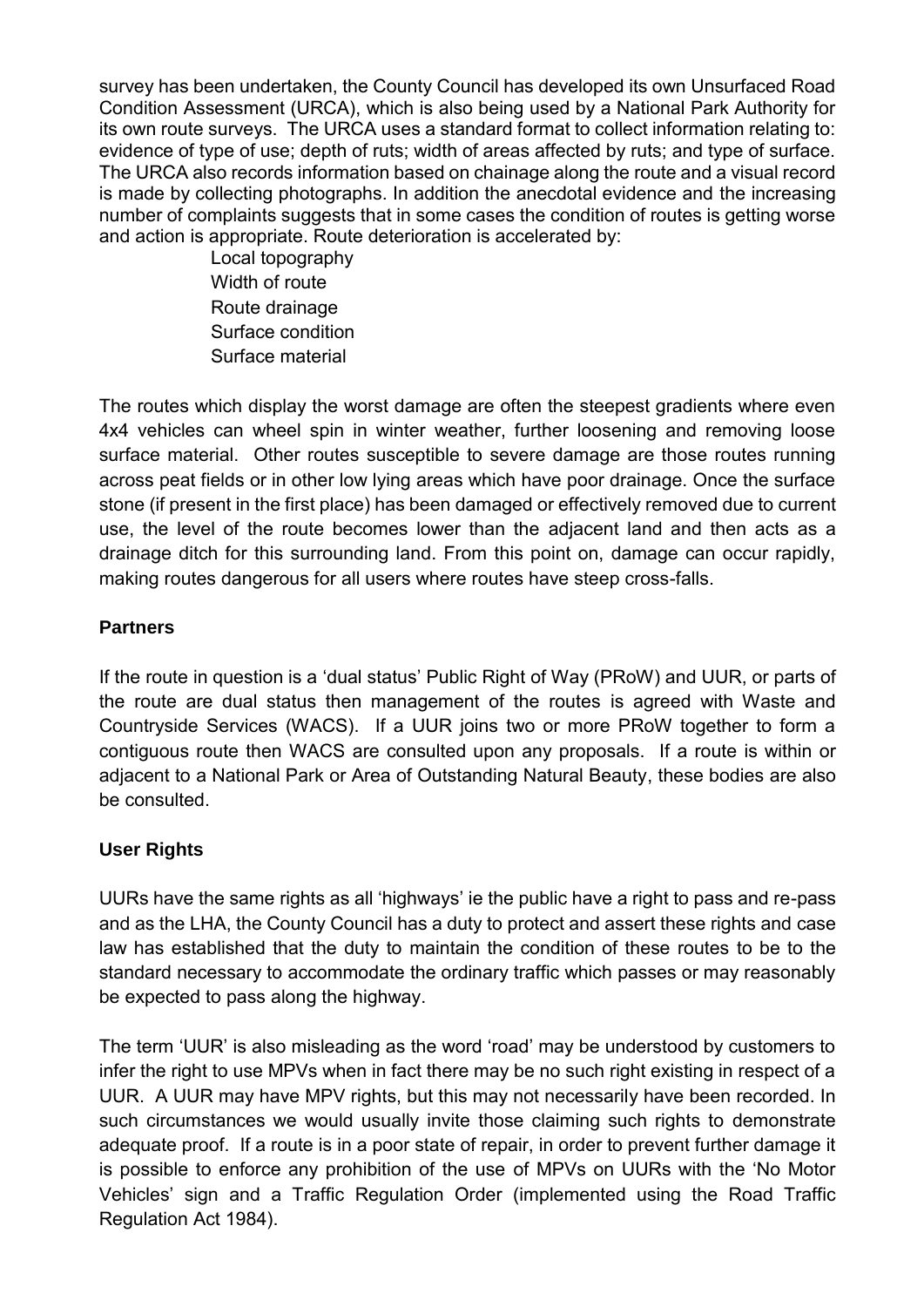### **Current UUR Operational Management Process**

- 1. Complaint received regarding condition of route;
- 2. Survey to assess condition;
- 3. If the condition of the route is dangerous or likely to become dangerous soon, or other circumstances exist as set out in the RTRA Section 1 (see below) it is appropriate to consider options for management of the route including implementation of a Temporary Traffic Order (TTO), usually, although not exclusively, prohibiting use by MPVs;
- 4. Whilst the TTO is valid, investigate the cause of the damage further and longer term management options for the route. These include, but are not limited to: downhill use only, voluntary restraint, seasonal restrictions, permanent Traffic Regulation Order.
- 5. Repairs to route arranged if appropriate.

### **Longer Term Management Options for UURs**

Various management options are available in respect of UUR's , however with some options the engagement of user groups will be key. Options chiefly include:

Do Nothing Voluntary Restraint Traffic Regulation Order Repair Route

### Do Nothing

This can be an option if the route is currently sustainable and will soon self-regenerate which can be the case on some routes across grassland with little evidence of a defined surface.

Voluntary Restraint (by those user groups who may be likely to cause damage)

This can be a useful resource for those routes which are able to sustain some MPV use. It is first necessary to consider what use is causing the damage to the route and then approach relevant user groups to discuss the issues. If the main user groups are agreeable to voluntary restraint this can be a useful approach and their support can be shown by incorporation of their organisations logos as part of any route signage. This combined with media coverage helps to get the message across to other related user groups. For example knowledge that a National Motorcycle Group has volunteered restraint may influence the decision of the members of other groups to exercise restraint. It can also provide a means of being able to keep a route open for use, albeit limited in some way which is usually preferable to a TRO.

Voluntary restraint may include:

Downhill travel only Seasonal use only Use during a fixed number of days per year Voluntary weight/ width restriction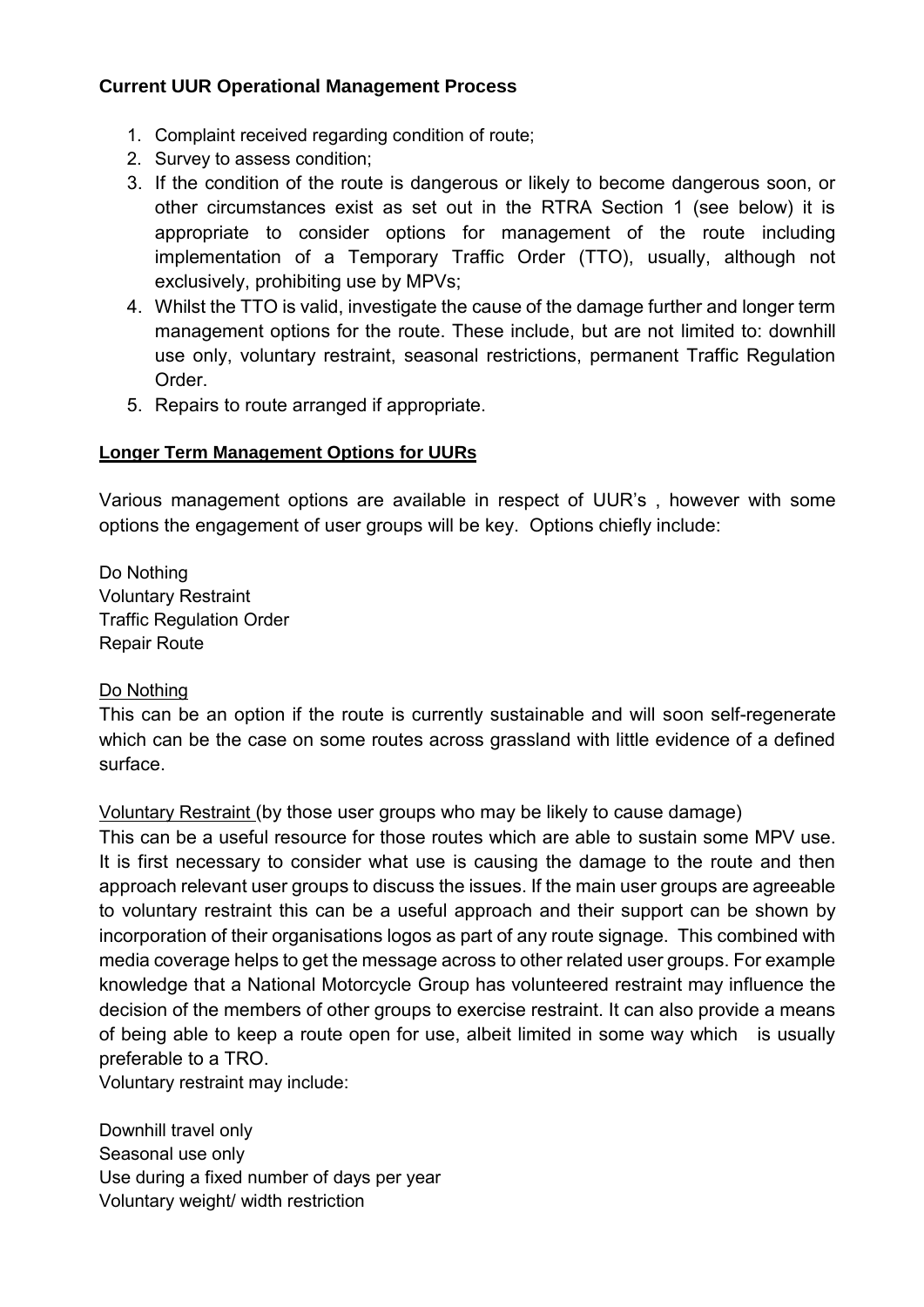Condition survey data would be required prior to a decision to use voluntary restraint as an option. For example if survey data indicated that the current use is predominantly in a downhill direction during the summer months, then voluntary restraint may not improve the current situation and mean that other options need to be considered.

#### Traffic Regulation Order (TRO)

These orders are a legitimate option for effective route management and can be an effective way of preventing damage to the route by MPVs where voluntary restraint or the 'do nothing' option are unlikely to be appropriate for the circumstances. Examples of TROs includes:

Use in one direction only; Seasonal use only; Weight restriction: Width restriction: and. Vehicle classification (MPVs or MPVs excluding motorcycles, MPVs and horse riders etc)

It should be noted that implementation of a TRO is not a 'last form of defence', but is just one of the management options to be investigated.

#### Repair Route

If the route is sustainable, only minor repairs to drainage with the reinstatement of some stone may be sufficient to prevent further damage occurring. If more major repairs are required then other management options must form part of the management plan or damage will re-occur in the future which will require further repairs and a cycle of unsustainable damage/repair will result.

If major repairs are undertaken the route must be formally monitored regularly to assess condition, any future damage will result in TROs being implemented, if appropriate to save the route requiring further repair.

If route repair to accommodate MPVs (ie at a minimum compacted stone) will change the character of the route and the heritage of the surrounding area, then the implementation of a TRO should be investigated with any repairs made following TRO being in keeping with the local character.

### Conflict between recreational user groups

Historically, use of these routes has been by ramblers and horse riders. These user groups tend to have the least impact on UURs, with many routes having received no formal maintenance activity except by landowners who were in many cases the only users of MPVs on these routes. Landowners also tend to avoid these routes at the wettest time of year and often carry out maintenance themselves or avoid using the routes altogether until in some cases the routes have self-repaired. These groups reported very little conflict.

In recent years the County Council has seen an increase in the amount of correspondence regarding UURs compared to other road categories.

Examples of complaint include: Impact on peace and tranquillity, Intimidation, Route damage.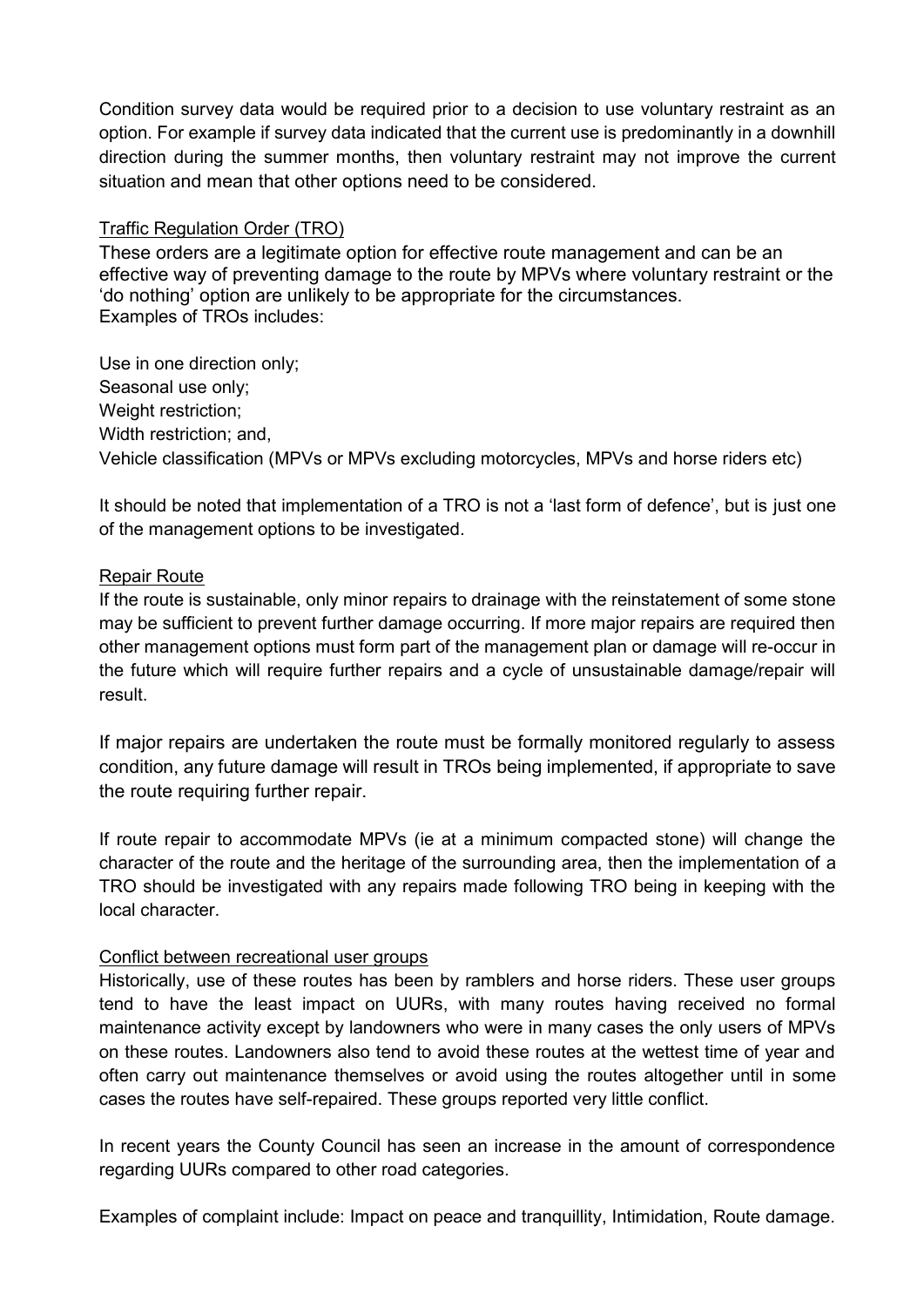## **TRO Formal Process**

The formal process for the implementation of a TRO is set out in the Local Authorities' Traffic Orders (Procedure) (England and Wales) Regulations 1996 ("the LATOP 1996") and comprises:-

- Consultation with statutory consultees (including any organisations representing persons likely to be affected by the TRO)
- Notices in press and on site
- Consideration and determination of objections received in accordance with the Council's Constitution Publication of notice of making TRO (including notifying objectors within 14 days of making the Order)
- Implementation of TRO (including installing required signs etc.)

(N.B. The LATOP 1996 also make provision for a public inquiry to be held before making a TRO in certain circumstances where an objection has been made to the proposal)

Section 1 of the Road Traffic Regulation Act 1984 empowers traffic authorities to make Orders regulating traffic and sets out the following purposes for which Orders may be made (the sections underlined are particularly relevant to UUR TROs):-

- (a) for avoiding danger to persons or other traffic using the road or any other road or for preventing the likelihood of any such danger arising, or
- (b) for preventing damage to the road or to any building on or near the road, or
- (c) for facilitating the passage on the road or any other road of any class of traffic (including pedestrians), or
- (d) for preventing the use of the road by vehicular traffic of a kind which, or its use by vehicular traffic in a manner which, is unsuitable having regard to the existing character of the road or adjoining property, or
- (e) (without prejudice to the generality of paragraph (d) above) for preserving the character of the road in a case where it is specially suitable for use by persons on horseback or on foot, or
- (f) for preserving or improving the amenities of the area through which the road runs, or
- $(q)$  for any of the purposes specified in paragraphs (a) to (c) of subsection (1) of Section 87 of the Environment Act 1995 (air quality).

Section 22 of the 1984 Act adds a further purpose which applies in the case of roads in, or forming part of, or adjacent to or contiguous with a National Park or an area of outstanding natural beauty. – this is for the purpose of conserving or enhancing the natural beauty of the area, or of affording better opportunities for the public to enjoy the amenities of the area, or recreation or the study of nature in the area. (The reference to "conserving the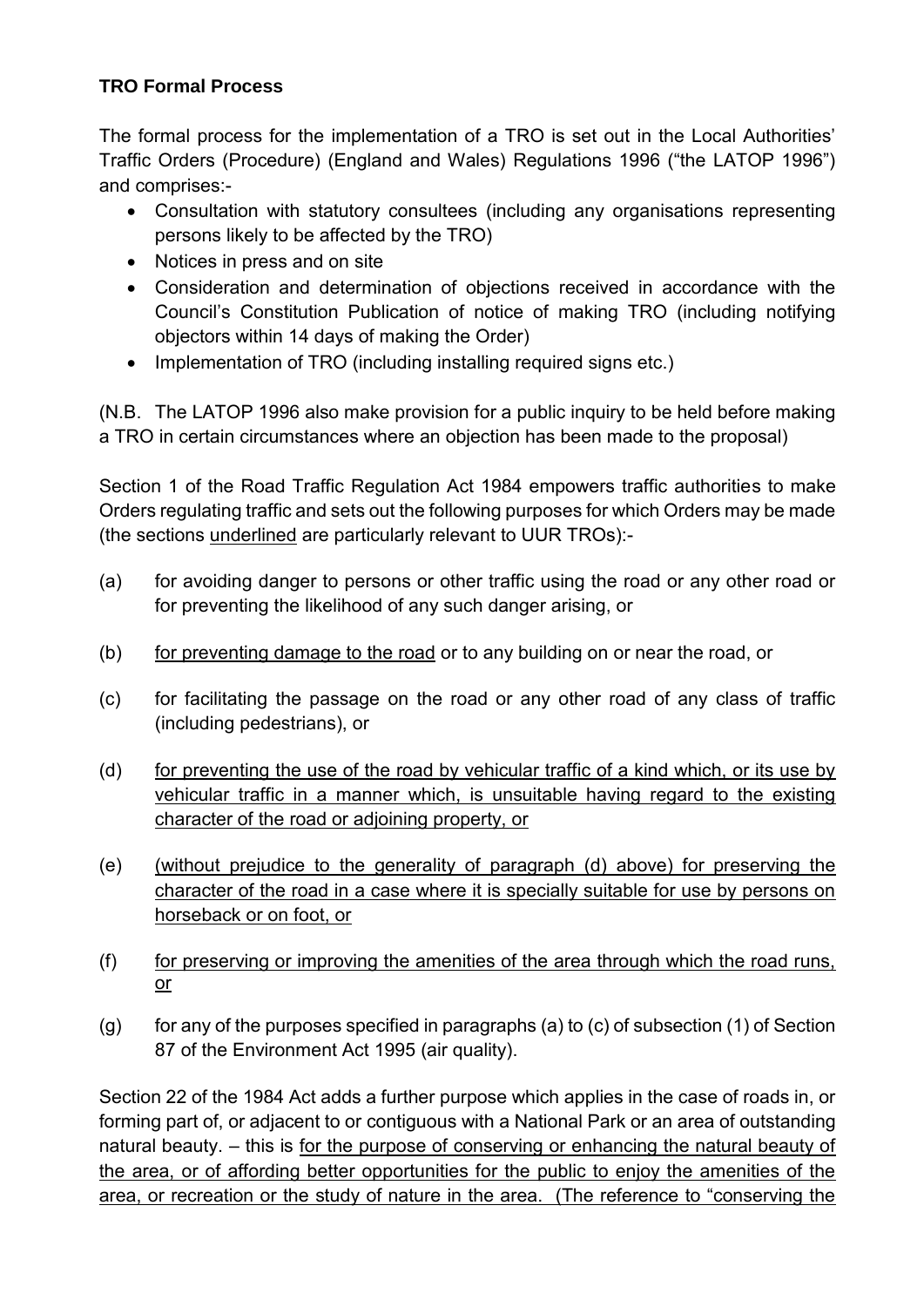natural beauty of an area" is construed in this context as including a reference to conserving its flora, fauna and geological or physiographical features).

Section 22A of the 1984 Act provides that this further purpose can also be applied to roads which are not within a National Park or an area of outstanding natural beauty and Section 22BB enables a National Park Authority to make a TRO on a BOAT, restricted byway, a bridleway or a footpath or a carriageway whose surface is not made up.

Section 122 of the 1984 Act places traffic authorities under a duty to exercise any of their functions under the 1984 Act in such a way (so far as is practicable having regard to a list of specific matters set out in Section 122(2)) as to secure the expeditious, convenient and safe movement of traffic (vehicles and pedestrians) and the provision of suitable and adequate parking facilities on and off the highway. These matters are:-

- the desirability of securing and maintaining reasonable access to premises;
- the effect on the amenities of any locality affected and, specifically, the importance of regulating and restricting the use of roads by heavy commercial vehicles, so as to preserve or improve the amenities of the areas through which the roads run;
- the strategy prepared under Section 80 of the Environment Act 1995 (national air quality strategy);
- the importance of facilitating the passage of public service vehicles and of securing the safety and convenience of persons using or desiring to use such vehicles; and
- any other matters appearing to the local authority to be relevant.

The power to make a TRO arises *"where it appears to the authority making the Order that it is expedient to make it"* (Section 1 of the 1984 Act). "Expedient" in this context means "advantageous, advisable on practical grounds, suitable, appropriate". In general terms, the authority has to be satisfied that the making of the Order is expedient, which indicates that they have a wide discretion in the matter. Case law has established that this can only be challenged on the grounds of unreasonableness and whether the authority's judgement (i.e. in making the Order) has taken into account the relevant facts.

Section 2 of the 1984 Act specifies the provisions which may be included in an Order. Basically, an Order may contain three kinds of provision:-

- provisions prohibiting, restricting or regulating the use of a road, or of any part of the width of a road, by vehicular traffic, or by vehicular traffic of any class specified in the Order (e.g. prohibiting vehicles from waiting or loading and unloading, requiring vehicular traffic (of any class) to proceed in a specified direction or prohibiting it from so proceeding);
- provisions prohibiting, restricting or regulating the use of a road, or of any part of the width of a road, by, or by any specified class of, pedestrians; and
- provisions specifying through routes for heavy commercial vehicles, or prohibiting or restricting the use of heavy commercial vehicles in such zones or on such roads as may be so specified, as they consider expedient for preserving or improving the amenities of their area or of some part or parts of their area.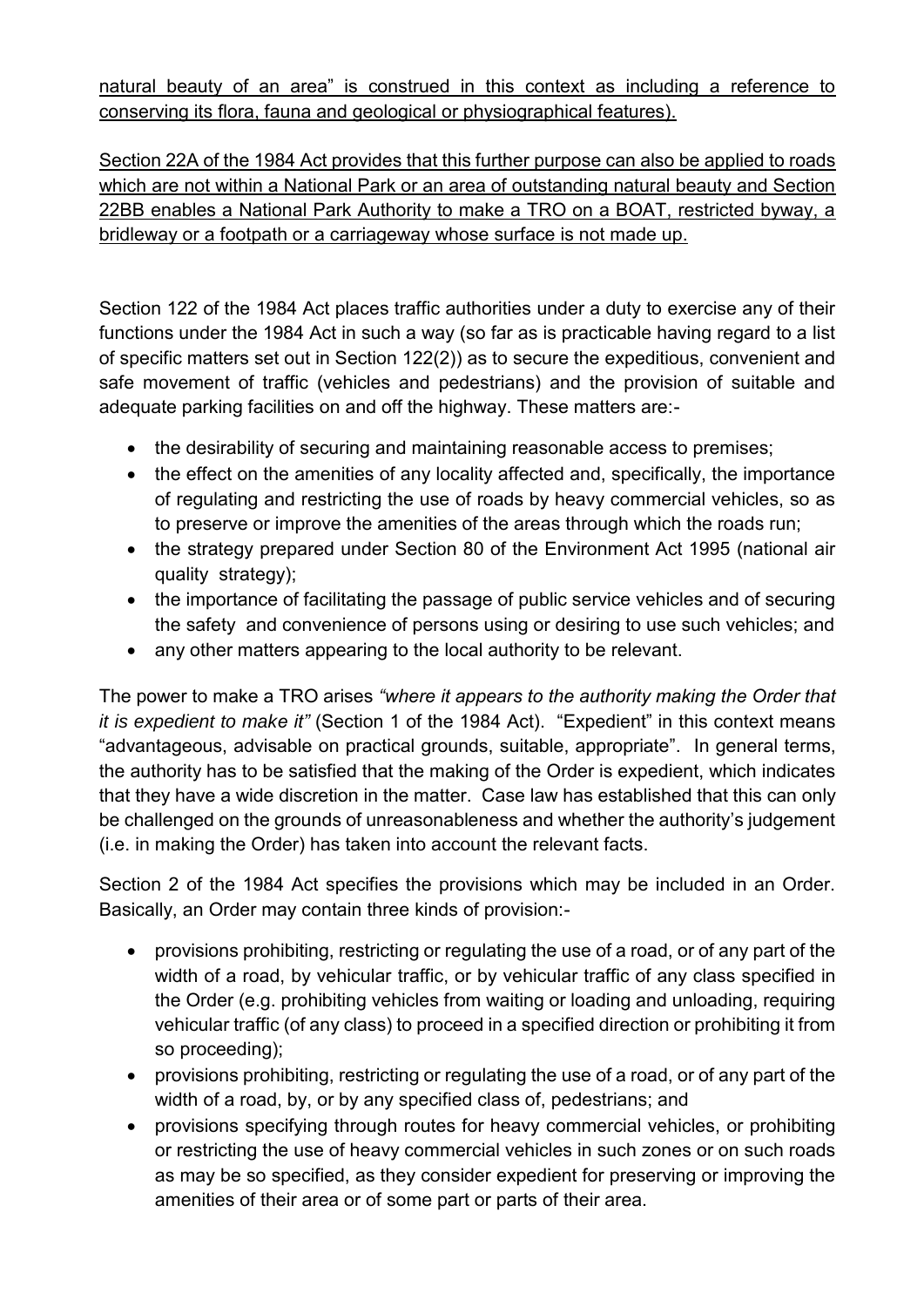The provisions contained in a TRO may be subject to exceptions (either at all times or at times, on days or during periods so specified) – TROs can also be implemented on an experimental basis (for up to 18 months).

Section 3(1) of the 1984 Act provides that a TRO cannot prevent access for vehicles to any premises situated on or adjacent to a road and which are only accessible from that road, for more than 8 hours in any 24 hour period, unless the traffic authority are satisfied that it is expedient to do so (for certain specified reasons) and it is stated to that effect in the Order.

Section 14 of the 1984 Act also allows a traffic authority to restrict or prohibit temporarily the use of a road in certain circumstances (because of existing / proposed works, because of the likelihood of danger to the public, or of serious damage to the road or for litter clearing and cleaning purposes).

# **UUR Pilot Project**

Government Control of 'highways' is split as follows:

List of Streets – Dept for Transport (DfT).

Definitive Map and Statement – Dept for Environment, Food and Rural Affairs (DEFRA).

This being the case, it is usual local authority practice for the management of highways to be split as follows:

Carriageways, Footways, Verges and Back Streets – Highways team.

Public Rights of Way – Countryside team.

These teams have specific areas of expertise with surfaced and unsurfaced routes respectively; however, a small number of PRoW in urban areas are surfaced and to the general public they are expected to be managed as regular footways (as opposed to PRoW footpaths) and a small number of roads are unsurfaced. The Pilot Project has been set up to trial the management of routes in two of NYCCs seven areas by those teams with expertise of managing routes based upon their surface, not their formal designation, with the objective of improved management of the whole highway network.

The UUR Pilot Project is internal arrangement within the directorate of Business & Environmental Services and refers to the management of UURs by the County Councils Waste And Countryside Services (WACS) team on behalf of the Highways and Transportation (H&T) team as follows:

- 1. Pilot will run in the first instance until the 31 March 2017, when a decision will be taken as to how to proceed after this time;
- 2. The area of the County included is that which matches that of the borough of Scarborough:
- 3. The activities involved in the Pilot include Route Inspections (where required), responses to Customer Requests, removal of obstructions, repair work and liaison with the National Park;
- 4. Investigation into any permanent Traffic Regulation Orders or 'stopping-up' processes would be undertaken in conjunction with the local Area Highways Office in Whitby;
- 5. Route alignment queries will remain with the Highways & Transportation Division at highwayassetmanagement@northyorks.gov.uk;